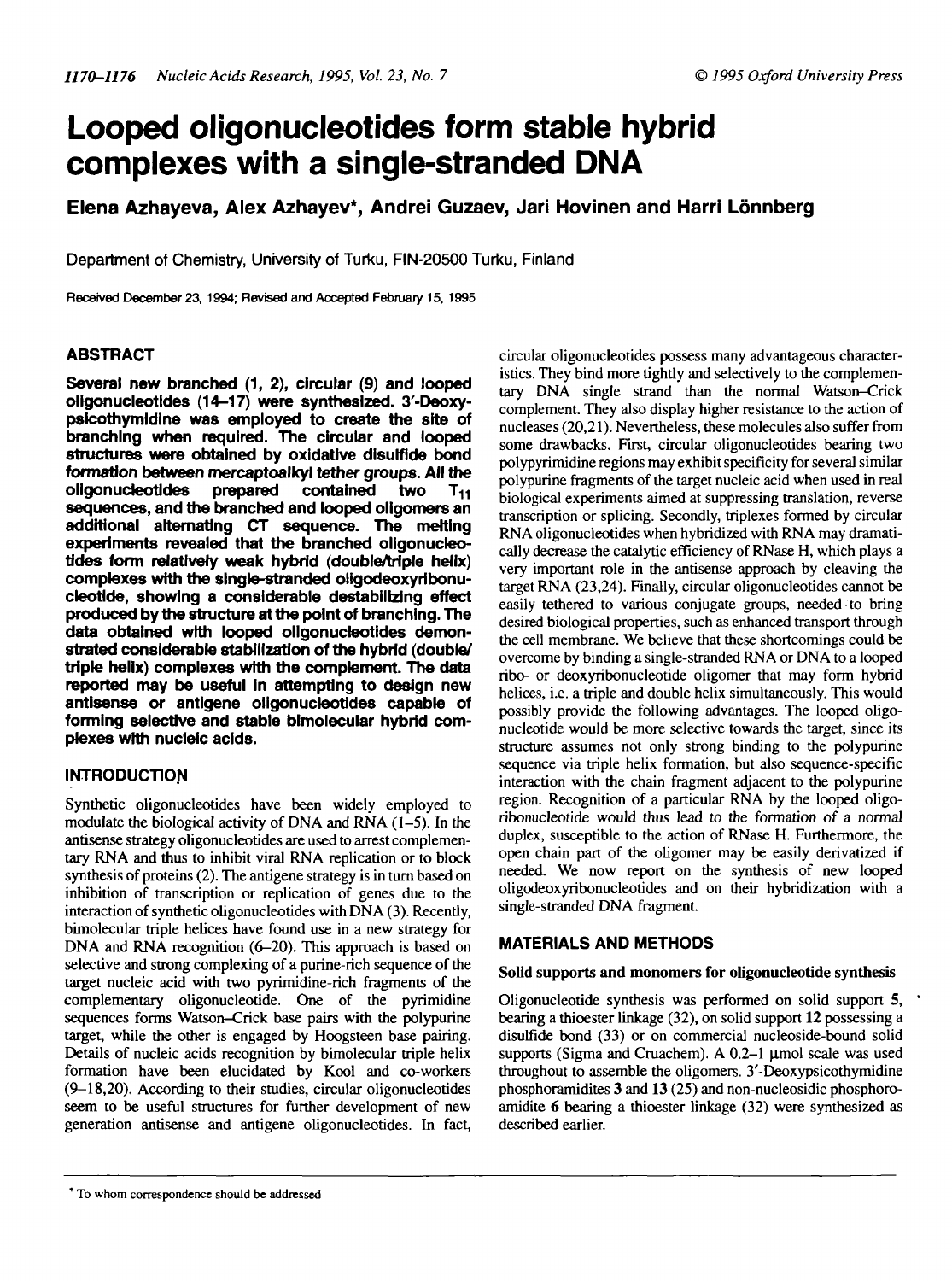#### **2'-Deoxyadenosine3'-{A<sup>r</sup> -[6-(2-hydroxyacetylamino)- 3,4-dithiahexyl]-l- carboxamido-methyi} phosphate (10)**

Cystamine (free base, 2.0 g, 13.3 mmol) was dissolved in methyl glycolate (4 ml, 43.2 mmol) and the mixture was kept overnight at room temperature. All volatile materials were removed *in vacuo.* The remaining solid was crystallized from a mixture of ethyl acetate and ethanol to give  $N_xN$ -bis(hydroxyacetyl)-3,4-dithia-1,6-hexanediamine as a white powder. Melting point 113°C. Found: C, 35.8; H, 6.0; N, 10.6; S, 24.2.  $C_8H_{16}N_2O_4S_2$  requires: C, 35.8; H, 6.0; N, 10.4; S, 23.9%. <sup>1</sup>H NMR (400 MHz; DMSO-dg) 7.93 (2 H, t, 7 6.4), 5.52 (2 H, t, 7 5.9), 3.80 (4 H,d, 7 5.9), 3.39 (4 H,dt, 77.3 and 6.4), 2.81 (4 H, t,  $J$  7.3). A part of this (1.45 g, 5.4 mmol) was dissolved in dry pyridine (50 ml). 4,4'-Dimethoxytrityl chloride (1.74 g, 5.13 mmol in 20 ml dry pyridine) was then added drop-wise and the mixture was allowed to stir overnight at ambient temperature. The reaction was quenched with ice, the mixture was concentrated, dissolved in methylene chloride, washed with saturated  $NaHCO<sub>3</sub>$  and dried over Na<sub>2</sub>SO<sub>4</sub>. Purification on a silica gel column, using a gradient of  $0-5\%$  MeOH in CH<sub>2</sub>Cl<sub>2</sub> as eluent, gave N-(hydroxyacetyl)- $N$ -(4,4'-dimethoxytrityloxyacetyl)-3,4gave  $N$ -(iiydioxyacciyi)- $N$ -( $\gamma$ ,  $\gamma$ -difficuloxyatiyioxyacciyi)-5, $\gamma$ -difficultions of  $\gamma$ MHz; CDCl<sub>3</sub>): 7.38–6.83 (13 H, m); 4.02 (2 H, s); 3.79 (6 H, s); 3.77 (2 H, s); 3.57 (4 H, m); 2.87 (2 H, t, 7 6.1); 2.72 (2 H, t, 7 6.1). Commercial 2'-deoxyadenosine phosphoramidite (Cruachem; 0.5 g, 0.58 mmol) and 30 (120 mg, 0.87 mmol) were dissolved in dry acetonitrile containing  $H$ -tetrazole (3.9 ml, 0.45 M). The mixture was allowed to stir for 30 min at room temperature, after which it was treated with a mixture of iodine:THF:pyridine:water (0.4:90:0.4:9 w/v/v/v, 10 ml). Solvent was evaporated and the residue was dissolved in methylene chloride (20 ml) and extracted with aqueous sodium bisulfite (20 ml). The organic phase was concentrated and the residue was dissolved in methanolic ammonia, kept for 30 h at room temperature and then evaporated. The residue was dissolved in dichloromethane and washed with aqueous KH2PO4. The  $\alpha$ concentrative and was set with aqueous  $\mathbf{N}$   $\mathbf{N}$   $\alpha$ . The organic phase was concentrated and dissolved in 80% aqueous acetic acid. After 30 min, the solvent was evaporated off, the residue was dissolved in water and extracted with diethyl ether. The aqueous layer was concentrated and the product was purified on a semi-preparative reverse-phase HPLC column (Hypersil ODS, 5  $\mu$ m,  $10 \times 250$  mm; Shandon) using isocratic elution with 2.5% acetonitrile in water.  $\lambda_{\text{max}}(H_2O)$  259 nm, <sup>1</sup>H NMR (400 MHz; D<sub>2</sub>O): 8.05 (1 H, s); 7.89 (1 H, s); 6.19 (1 H, dd,  $J$  6.8 and 6.4); 4.79 (1 H, m); 4.21 (2 H, d,  $J$  5.1); 4.15 (1 H, m); 3.86 (2 H, s); 3.66 (2 H, m); 3.34 (2 H, m); 3.25 (2 H, t, J 6.1); 2.64 (1 H, J 6.4 and 14.1). 2.60 (2 H, t, J 6.6); 2.53 (1H, t, J 6.6);  $2.51$  (

#### **Oligonudeo tides**

Oligonucleotides reported here were assembled on an Applied Biosystems 392 DNA synthesizer using the solid supports and monomers described above, along with commercial phosphoramidites (Cruachem). Non-nucleosidic monomer *6* and psicothymidine monomers 3 and **13** were introduced as described previously (26,32). Delevulination with 0.5 M hydrazine hydrate in pyridine:acetic acid (4:1 v/v) was carried out for 10 min. Introduction of cystamine residues into assembled oligonucleotides was achieved (32) with 0.5 M cystamine (free base) in water over 6 h. Free mercapto groups were generated by treating the oligonucleotide containing the cystamine residues (14 OD in 1 ml water) with dithiothreitol (3 mg) and triethylamine (30  $\mu$ 1, 0.3 M in ethanol) for 3 h at room temperature. Products were isolated by reverse-phase HPLC and used immediately in the cross-linking experiments. Disulfide bond formation was achieved by diluting the solution of the dithiol (7 OD) obtained from reverse-phase HPLC with freshly degassed hot (90°C) potassium phosphate buffer (50 ml, 0.05 M, pH 7.85) and leaving the solutions to cool to room temperature overnight and then for an additional 36 h at room temperature. All oligonucleotides were purified and desalted as reported earlier in detail (29).

#### **Electrophoresis**

PAGE was carried out on 15% gels. The amounts of sample loaded were 0.1-0.2 OD. The oligonucleotide bands were visualized and photographed under UV light (254 nm) using the UV-shadowing technique.

#### **Melting experiments**

Melting experiments were performed on a *X* 2 UWVIS spectrophotometer equipped with a PTP-6 temperature programmer, comprising an electronic control unit and a Peltier cell holder (Perkin-ELmer). The temperature was increased at a rate of 1 °C/min. The melting curves were recorded at 260 nm in a buffer containing 10 mM Tris-HCl, pH 7.0, 0.1 M NaCl, 10 mM MgCl<sub>2</sub>. The concentration of pre-annealed oligonucleotides was  $0.21 \mu M$ each. All melting curves were recorded three times and proved to be well reproducible. Uncertainty in  $T<sub>m</sub>$  values was estimated as  $\pm 0.5$ °C.

#### **RESULTS AND DISCUSSION**

#### **Synthesis**

To synthesize the branched (1, 2), circular (9) and looped oligonucleotides **(14-17)** we employed several monomeric blocks and solid supports. The structures of these compounds are given in Figure 2.

*Branched oligonucleotides.* We have recently demonstrated the applicability of  $3'$ -deoxy- $\beta$ -D-psicothymidine (25) in the preparation of short branched oligodeoxyribonucleotides (26). The same approach was now employed to prepare oligonucleotides 1 and 2, i.e. psicothymidine branched structures containing two T-rich and one normal alternating sequences (Scheme 1). The branched oligomers were synthesized in moderate yield (Table 1) and characterized by denaturing PAGE (Fig. 1) and HPLC (Table 1). When 1 and 2 were digested with a mixture of phosphodiesterases I and II in the presence of alkaline phosphatase, two products in addition to the expected nucleosides appeared. These were tentatively assigned as the psicothymidine-containing trimer  $A(3'-p-6')Z(1'-p-3)A$  and dimer  $Z(1'-p-3')A$ . We have previously made similar observation on the stability of the phosphodiester bonds of psicothymidine against nucleases (26).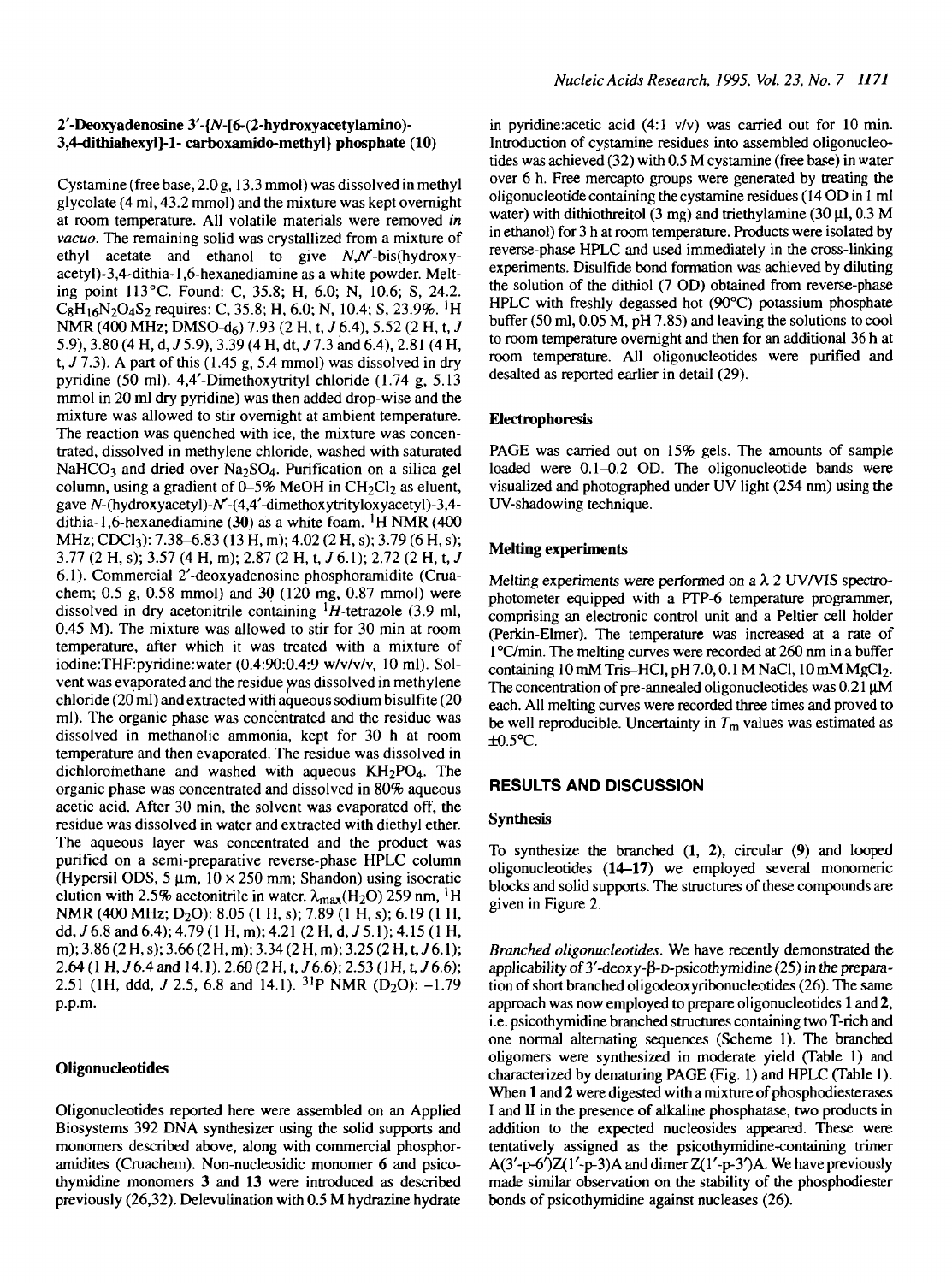| Oligonucleotide | Overall yield (%) | Retention time (min) |
|-----------------|-------------------|----------------------|
| 1               | 29                | $26.2^{\circ}$       |
| 2               | 28                | $27.4^{\circ}$       |
| 7               | 45                | 14.4                 |
| ۰<br>8          |                   | 15.1                 |
| 9               | $29 - 33$         | 16.8                 |
| 18              | 27                | 16.3                 |
| 19              |                   | 17.7                 |
| 14              | 19                | 18.1                 |
| 20              | 28                | 16.3                 |
| 21              |                   | 17.7                 |
| 15              | 22                | 18.1                 |
| 22              | 41                | 16.4                 |
| 23              |                   | 17.8                 |
| 16              | 34                | 18.4                 |
| 24              | 44                | 16.4                 |
| 25              |                   | 17.8                 |
| 17              | 38                | 18.3                 |

Table 1. Overall yield and ion exchange HPLC retention times of the oligonucleotides synthesized

Column, Synchropak AX-300, 4.6 *x* 250 mm, 6.5 *\lm;* buffer A, 0.05 M KH<sub>2</sub>PO<sub>4</sub> in 50% aqueous formamide, pH 5.60; buffer B,  $A + 0.6 M (NH<sub>4</sub>)$ <sub>2</sub>SO<sub>4</sub>; flow rate 1 ml/min; linear gradient of 25-100% B in 30 nun. •Linear gradient of 10-70% B in 30 min.

*Circular oligonucleotides.* Glick *et al.* have shown that RNA and DNA hairpins bearing either a 3-(2-mercaptoethyl)uridine (27) or 5-((o-mercaptoalkyl)-2'-deoxyuridine (28) unit at both the 5'- and 3'-termini undergo intramolecular disulfide bond formation upon oxidation. The circular 3',5'-cross-linked oligomers obtained exhibit normal Watson-Crick base pairing and enhanced conformational stability compared with their linear counterparts (27). These observations were utilized in the present work. Linear precursor 7 of the circular oligonucleotide was prepared in 45% yield by the method that we have previously reported for the introduction of various functionalized tether groups at the 3'- and 5'-termini of oligomers (29-32). The approach is based on the use of solid supports and monomeric building blocks that contain an ester (29-31) or thioester (32) bond as part of their structure. Upon completion of the oligonucleotide synthesis this bond is cleaved with a primary amine, which brings the desired functionality. In the present work, cystamine was used to cleave



Scheme 1. Oligonucleotides 1 and 2 and the structure at the point of branching.



Lanes 1 2 3 4 5 6 7 8 9 10 111213

Figure 1. Photograph of 15% denaturing PAGE gel taken under UV light using the UV-shadowing technique. Lane 1,26; lane 2,2; lane 3,1; lane 4,7; lane 5, 9; lane 6,18; lane 7,14; lane 8,20; lane 9,15; lane 10,22; lane 11,16; lane 12, 24; lane 13,17. Arrows indicate the position of the xylene cyanol dye.

the oligomer from solid support 5 and simultaneously the 5'-terminal non-nucleoside unit related to 6 was derivatized. Accordingly, a masked mercapto function was introduced to both termini of the oligonucleotide (Scheme 2). Linear oligonucleotide conjugate 7 was purified by HPLC (29) and characterized by denaturing PAGE (Fig. 1). The disulfide bonds were then reduced with l,4-dithio-D,L-threitol (DTT) in the presence of traces of triethylamine to obtain 8. This was isolated by reverse-phase HPLC, heavily diluted with degassed hot potassium phosphate buffer and left to cool down to room temperature. After 48 h circular oligomer 9 was isolated by HPLC (29) in 65% yield. When the same cross-linking reaction was performed in the presence of an equimolar amount of  $A_{11}$ , the yield of 9 was increased to 76% (Scheme 2). Presumably the formation of a triple helical structure between  $8$  and  $A_{11}$  slightly enhanced cross-linking to circular disulfide 9. Purity of the circular oligonucleotide 9 was checked by denaturing PAGE and HPLC (Table 1). Enzymatic digestion with a mixture of phosphodiesterase I and alkaline phosphatase gave, when analyzed by reversephase HPLC, the expected ratio of natural 2'-deoxynucleosides and a modified nucleotide. The modified nucleotide was shown to be 10 by spiking with an authentic sample. This experiment corroborates the structure of 9, since only the circular oligonucleotide (having a typical migration rate on PAGE) can give rise to 10 upon enzymatic degradation. Consistent with the assumed structure of disulfide 9, it could be readily converted to 8 by treatment with DTT. Co-injections of the samples withdrawn from the reaction mixtures of DTT with either linear biscystamine oligonucleotide 7 or circular disulfide 9 gave single peaks in both ion exchange and reverse-phase HPLC. Dithiol 8, in turn, could be easily transformed to a bis(pyridyldithio) derivative 11 by treating with 2,2'-dipyridyl disulfide (Scheme 3).

*Looped oligonucleotides.* The synthetic procedure for the preparation of looped oligomers was essentially a combination of the methods described above. The main difference was the solid support used. Since support 5 proved to be extremely sensitive towards nitrogen nucleophiles and since hydrazinium acetate had to be utilized for cleavage of the levulinyl protection group from the *Y-O* or *6'-0* moieties of deoxypsicothymidine, 5 obviously could not be employed. In this particular case the solid support had to fulfil two requirements, to contain a disulfide function needed for the subsequent cross-Unking and to stand treatment with hydrazinium acetate. Therefore solid support 12 (33) was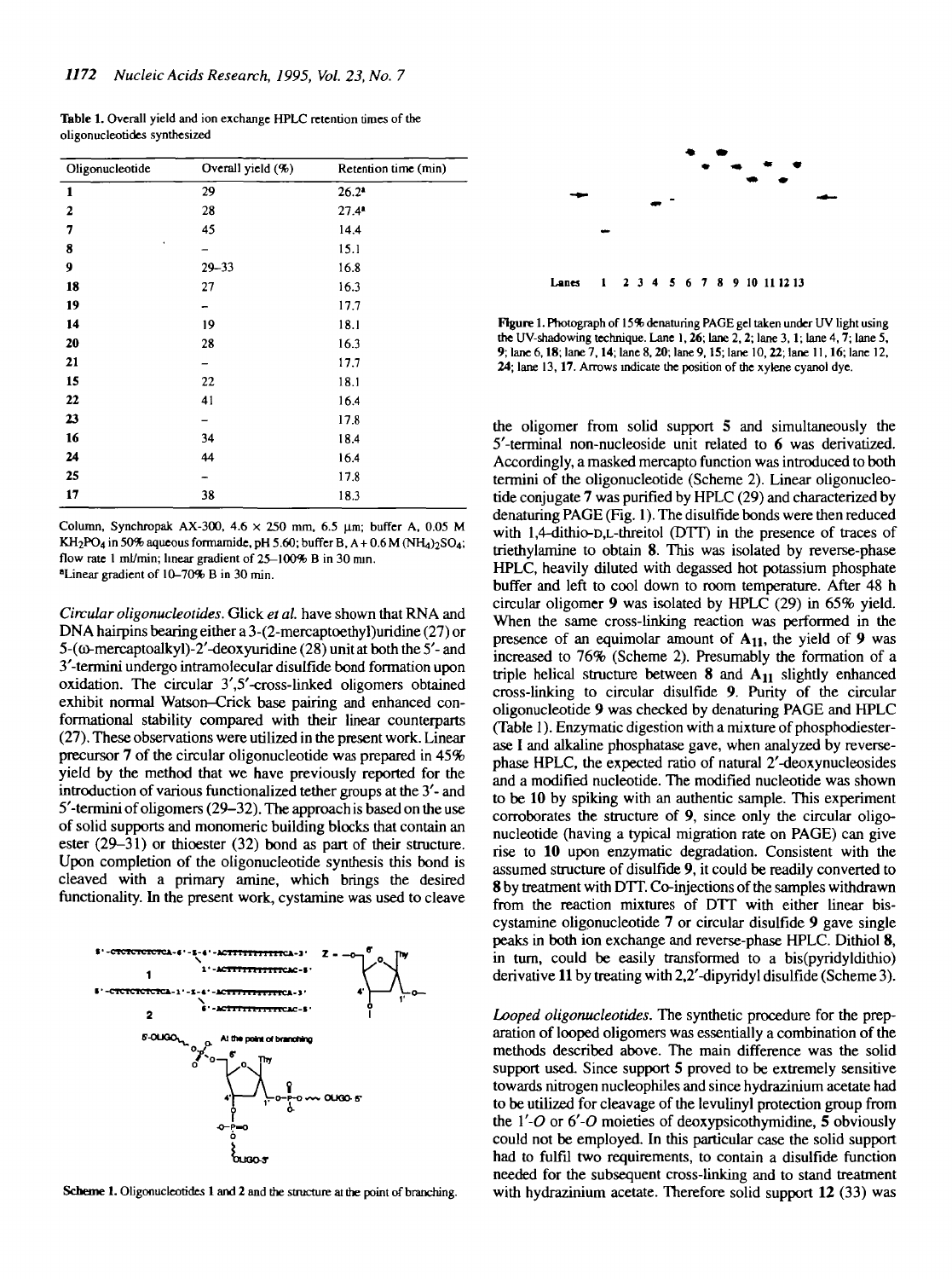

**Figure 2.** Structures of monomeric blocks 3,6 and 13 and solid supports 5 and 12.



**Scheme** 2. Synthetic route for the preparation of the circular oligonucleotide **9.**

chosen and two different deoxypsicothymidine phosphoroamidites 3 and 13 (26) were used to create the desired branching points. Looped oligonucleotide 14, a structural analog of branched oligomer 1, but cross-linked with a disulfide bond, was prepared as depicted in Scheme 4. Thus the 'normal' strand was assembled on 12 using monomer 3 for subsequent branching and 5'-O-benzoylthymidine phosphoroamidite for chain termination. The levulinyl group was then removed and the *Y-OH* of Z was used to assemble the additional branch. Non-nucleosidic thioester monomer 6 was employed to complete the machine-assisted synthesis. The solid support carrying the branched oligonucleotide was then treated with aqueous cystamine to introduce the 5'-disulfide function and then with ammonia to result in complete deprotection. Branched oligonucleotide 18 possessing disulfide tethers was finally isolated in 27% yield, reduced to dithiol 19 and cross-linked to give the desired looped oligonucleotide 14 (Scheme 4). After cross-linking, 14 was isolated by HPLC (29). Looped oligonucleotide 15 (Scheme 4), the analog of 2 cross-



Scheme 3. Structure of the modified nucleotide 10, obtained upon enzymatic digestion of the circular oligonucleotide 9 and transformations of circular oligonucleotide 9.

linked with a disulfide bond, was prepared analogously. The only difference was the utilization of monomer 13 for branching (Fig. 2). A slightly modified strategy was applied to prepare looped oligonucleotides 16 and 17, in which the psicothymidine unit participates in the cross-linking rather than branching. Scheme 5 shows the route to obtain 16. Accordingly, the entire oligonucleotide chain was assembled on support 12, introducing Z as building block 3 at an appropriate step and terminating the chain with the 5'-O-benzoylated thymidine monomer. The l'-O-levulinyl group was then removed and non-nucleosidic monomer 6 was introduced at the final step. The subsequent treatments were similar to those described above for 14 and 15, resulting in cross-linking of the 3'-terminus to *Y-0* of Z. Looped 17 (Scheme 5) was prepared analogously. The only difference was that monomer 13 was used instead of 3 and therefore the 3'-terminus was cross-linked to *6'-O* of Z. The cyclizations of 14-17 were repeated several times with 70-86% yield, which proved to be independent of the structure of the oligonucleotide precursor or the site of cross-linking. Looped disulfides (14-17) were readily converted to dithiols (19, 21, 23 and 25) with DTT. Co-injections of the samples withdrawn from the reaction mixtures of DTT with either bisdisulfides (18,20,22 and 24) or oligonucleotides 14-17 gave single peaks in ion exchange HPLC.

## HPLC

All the oligonucleotides were shown to be homogeneous by both ion exchange and reverse-phase HPLC. The ion exchange HPLC experiments (Table 1) demonstrated that the retention times of the circular (9) and looped (14—17) oligonucleotides were longer than those of their bis-disulfide precursors (7, 18, 20, 22 and 24). Dithiols (8, 19, 21, 23 and 25) were retained more efficiently than their bis-disulfide precursors, but less efficiently than the circular or looped oligonucleotides. This observation was utilized in monitoring the cross-linking reactions.

#### Gel electrophoresis

The 15% denaturing PAGE (Fig. 1) showed reasonable purity for all the oligonucleotides synthesized. It also demonstrated an interesting behavior of modified oligonucleotides which may be regarded as a characteristic feature. Kool *et al.* (13) have noted that the migration rate of circular oligonucleotides is about 0.9 times that of their linear precursors. Our circular oligonucleotide 9, cross-linked with a disulfide bond, displayed a similar behavior. The branched oligonucleotides 1 and 2, in turn, migrate unusually slowly. This finding may explain why looped oligonucleotides 16 and 17 migrate more slowly than their linear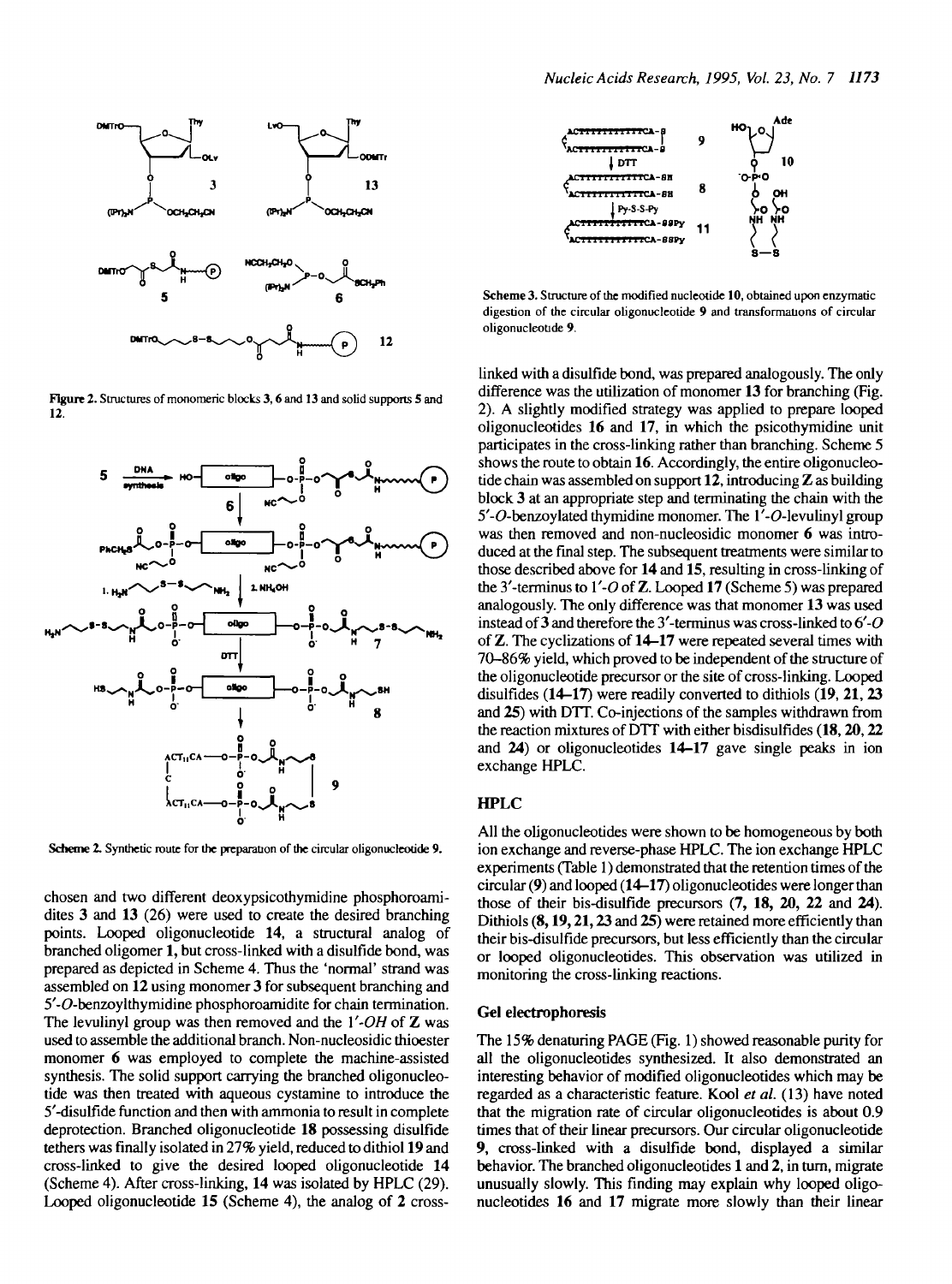

**Scheme 4.** Synthetic route for the preparation of the looped oligonucleotide **14** and structure of the looped oligonucleotide **15.**

disulfide precursors **22** and **24,** while looped oligonucleotides **14** and 15 migrate faster than their branched disulfide precursors, **18** and **20.**

#### **Melting experiments**

To elucidate the ability of the branched (1, 2), circular (9) and looped oligonucleotides **(14-17)** to hybridize with the complementary sequence, the melting curves for dissociation of the complexes of these oligomers with  $5'$ -A<sub>11</sub>GTAT(GA)<sub>5</sub>-3' (26) were determined. The structures of complexes studied are given in Figure 3 and their  $T_m$  values in Table 2.

*Circular oligonucleotides.* The melting curves for the following adducts were measured: initial experiments were performed with the complexes of  $9/A_{11}$ ,  $27/A_{11}$ ,  $T_{11}/A_{11}$  and  $2T_{11}/A_{11}$  (Fig. 4). One can see that while the  $27/A_{11}$  complex melts at a considerably higher temperature than both  $T_{11}/A_{11}$  and 2  $T_{11}/A_{11}$  (47.6°C, 33.2°C and 35°C, respectively, Table 2), consistent with the formation of a bimolecular triple helix, the cross-linking in oligonucleotide 9 additionally increases the melting temperature by 5°C (52.7°Q. This observation agrees with the data reported by Kool *et aL* (10) for circular oligonucleotides containing only natural phosphodiester bonds and it demonstrates that crosslinking via a disulfide bond does not dramatically affect the triple helical structure. The melting curve for the complex of 9 with 26 is shown in Figure 4. This complex melts at 52°C, while the complex  $9/A_{11}$  melts only ~1°C higher, also in accord with the previous data (13).



**Scheme** S. Synthetic route for the preparation of the looped oligonucleotide **16** and structure of the looped oligonucleotide **17.**

**Table 2.** Melting points of the oligonucleotide complexes

| Complex          | $T_m$ (°C)           |  |
|------------------|----------------------|--|
| $T_{11}/A_{11}$  | 33.2                 |  |
| $2T_{11}/A_{11}$ | 35.0                 |  |
| $27/A_{11}$      | 47.6                 |  |
| $9/A_{11}$       | 57.2                 |  |
| 1/26             | 28.1, 1st transition |  |
|                  | 44.9, 2nd transition |  |
| 28/26            | 59.1                 |  |
| 2/26             | 32.2, 1st transition |  |
|                  | 46.0, 2nd transition |  |
| 29/26            | 59.1                 |  |
| 9/26             | 52.0                 |  |
| 14/26            | 60.5                 |  |
| 15/26            | 60.4                 |  |
| 16/26            | 59.4                 |  |
| 17/26            | 59.0                 |  |

*Branched oligonucleotides.* 1 and 2 display two sites for binding of the single-stranded DNA fragment  $26$ . With 1, the  $(CT)$ <sub>5</sub> site (linked to  $6'$ -O of  $\mathbb{Z}$ ) may be anti-parallel to the  $(GA)$ <sub>s</sub> sequence of 26 and hence form a normal Watson-Crick double helix. The other site consists of one  $T_{11}$  region (linked to 4'-O of Z), capable of forming an anti-parallel Watson-Crick type complex with the A<sub>11</sub> fragment of 26, and another  $T_{11}$  region (linked to  $1'-O$  of Z), which may form a parallel Hoogsteen type complex with the same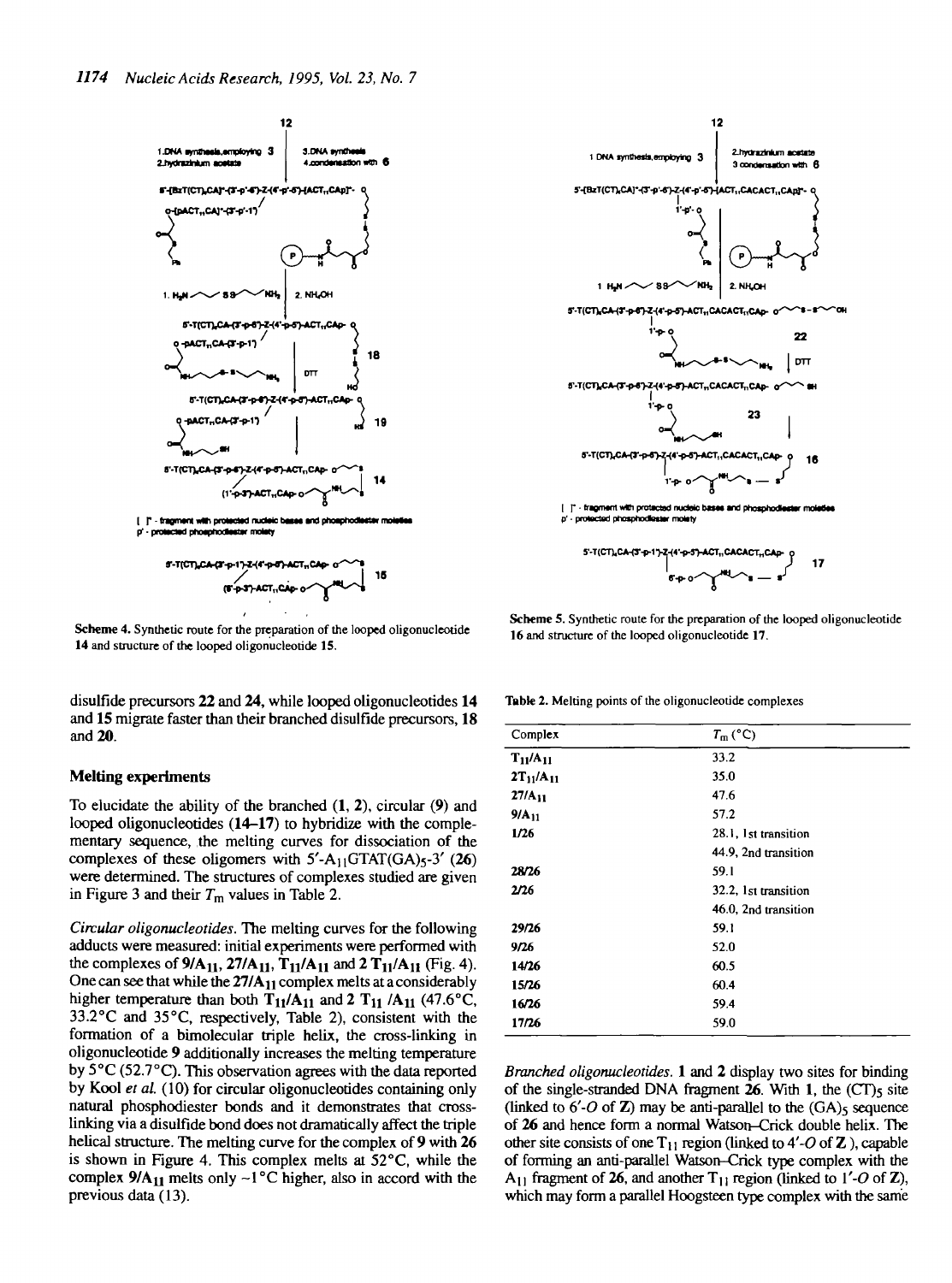| 5'-CTCTCTCTCTCA-6'-5-4'-ACTTTTTTTTTTCA-3'<br>3 '-AGAGAGAGAGTA-<br>TGAAAAAAAAAAA-5'<br>C <del>rinthine</del> caC-5'       | 1 / 26        |
|--------------------------------------------------------------------------------------------------------------------------|---------------|
| 5'CTCTCTCTCTCATACTTTTTTTTTTCA-3'<br>3'-AGAGAGAGAGTATGAAAAAAAAAAA-5'                                                      | 28 / 26       |
| 5'-CTCTCTCTCTCA-1'-g-4'-AC <del>TITTTTTTTTC</del> A-3'<br>3'-AGAGAGAGAGTA-<br>TGAAAAAAAAAAA-5'<br><b>TITTITTTTCAC-5*</b> | 2 / 26        |
| 5'-CTCTCTCTCTCA-1'-\$-4'-ACTTTTTTTTTTCA-3'<br>3'-AGAGAGAGAGT - A - TGAAAAAAAAAAA-5'                                      | 29 / 26       |
| <b>TITTITCA-8</b><br><del></del> cl-5'<br><b>AAAAAAAAAA</b><br>$9/4_{11}$<br><del>ти п</del> сь-я                        | 27 / $A_{11}$ |
| <del>. IIIII.IIII</del> CA-8<br><b>AAAAA-5  </b><br>3'-AGAGAGAGAGTA                                                      | 9 / 26        |
| 5'-CTCTCTCTCTCA-6'-E-4'-ACTTTTTTTTTTCA-8<br>3 - AGAGAGAGAGTA<br>TGAAAAAAAAAAA-5                                          | 14 / 26       |
| 5'-CTCTCTCTCTCA-1'-Z-4'-ACTTTTTTTTTTCA-8<br>3'-AGAGAGAGACTA<br>TGAAAAAAAAAAA-5'<br><del>.</del> 8                        | 15 / 26       |
| 5'-CTCTCTCTCTCA-6'-5-4'-ACTTTTTTTTTCA\<br>3 '-AGAGAGAGAGTA-<br>-TGAAAAAAAAAAA-5'<br>8-8-AC <del>TIVITITITI</del> CA      | 16 / 26       |
| 5'-CTCTCTCTCTCA-1'-8-4'-ACTTTTTTTTTTCA<br>3 ' - AGAGAGAGACTA<br>TGAAAAAAAAAAA-5'<br>8-8-AC <del>TITITITIT</del> CI       | 17 / 26       |

**Figure 3. Structures of complexes studied.**

 $A_{11}$  fragment. Accordingly, the branched oligonucleotide may be expected to form a hybrid complex with **26,** featuring both double and triple helices at the same time. Figure 5 shows the melting curve for this complex **(1/26)** and that for the normal duplex formed by  $5'$ -C(TC)<sub>5</sub>ATACT<sub>11</sub>CA-3' (28) and 26. Comparison of these curves reveals that the introduction of an 'additional' branch via *V-0* of Z in 1, supposed to provide additional Hoogsteen type base pairing with **26,** leads to rather weak triplex formation. The first transition at  $28.1^{\circ}$ C is presumably due to melting of this weak triple helical structure. It is also worth noting that the 'additional' branch considerably destabilizes the Watson-Crick double helix, which now melts at a 14<sup>o</sup>C lower temperature than the normal control duplex (second transition at 44.9 ° C for **1/26** compared with  $T_m$  = 59.2 °C for 28/26). Branched oligonucleotide 2 has to form a Watson-Crick duplex with the alternating sequence linked via a  $3' \rightarrow 1'$  phosphodiester bond. In other words, the 'additional' branch is now involved only in Watson-Crick base pairing, while the branch, attached to  $6'$ -O of **Z**, containing the  $T_{11}$  region and possessing a free 5'-terminus is involved in triple helix formation via Hoogsteen-type base pairing. The melting curve for complex **2/26,** as well as that for the complex of linear reference oligonucleotide **29** with **26,** are also given in Figure 5. The former curve **(2/26)** displays a distinct transition at 32.2 °C, due to melting of the triplex, and a second transition at  $46^{\circ}$ C, due to melting of the Watson-Crick-type complex. It is important to note that in this case watson-Crick-type complex. It is important to note that in this case<br>also the presence of a branch responsible for Hoogsteen base also the presence of a branch responsible for Hoogsteen base<br>pairing again destabilizes the Watson-Crick complementation. It pairing again destabilizes the Watson-Crick complementation. It appears clear that destabilization of the Watson-Crick-type complexes results from the unnatural structure at the site of branching. This structure does not favor triplex formation either. Comparison of the melting curves of  $1/26$  and  $2/26$  (Fig. 5) with those of 28/26 and 29/26 reveals that the double helical structures of the former melt at a  $10-15^{\circ}$ C lower temperature than the double



**Figure 4.** Melting curves for complexes of  $9/A_{11}$  (- $\circ$ -),  $27/A_{11}$  (- $\triangle$ -),  $T_{11}/A_{11}$  $(-\Box)$  and 2 T<sub>11</sub>/oligo-A<sub>11</sub>  $(+)$ .



**Figure 5. Melting curves for the complexes of branched oligonucleotides 1 (-D-)** and  $2$  ( $-\Delta$ -) with  $26$  and control oligonucleotides  $28$  ( $\rightarrow$ ) and  $29$  ( $-\odot$ ) with  $26$ .

helices of related linear oligomers *(Tm* of the second transition in curves for branched oligonucleotides compared with the *Tm* of **28/26** and **29/26).** Comparison with the melting curve of **27/Au** (Fig. 4) in turn shows that the triple helices of **1/26** and **2/26** melt at a 15-20°C lower temperature than  $27/A_{11}$  ( $T_m$  of the first transitions in curves for branched oligonucleotides compared with  $T_m = 47.6$ °C for the linear oligonucleotide 27/A<sub>11</sub> complex in Figure 4). In summary, branched oligonucleotides 1 and 2 appear to form both double and triple helices less efficiently than their linear counterparts.

*Looped oligonucleotides.* In striking contrast to the branched oligonucleotides, the looped oligomers form stable hybrid complexes. Figure 6 shows the melting curves for the dissociation of complexes of looped oligonucleotides 14 and 15 with the single-stranded **26.** The melting curve for the complex of circular oligonucleotide 9 with linear **26** is included for comparison. These